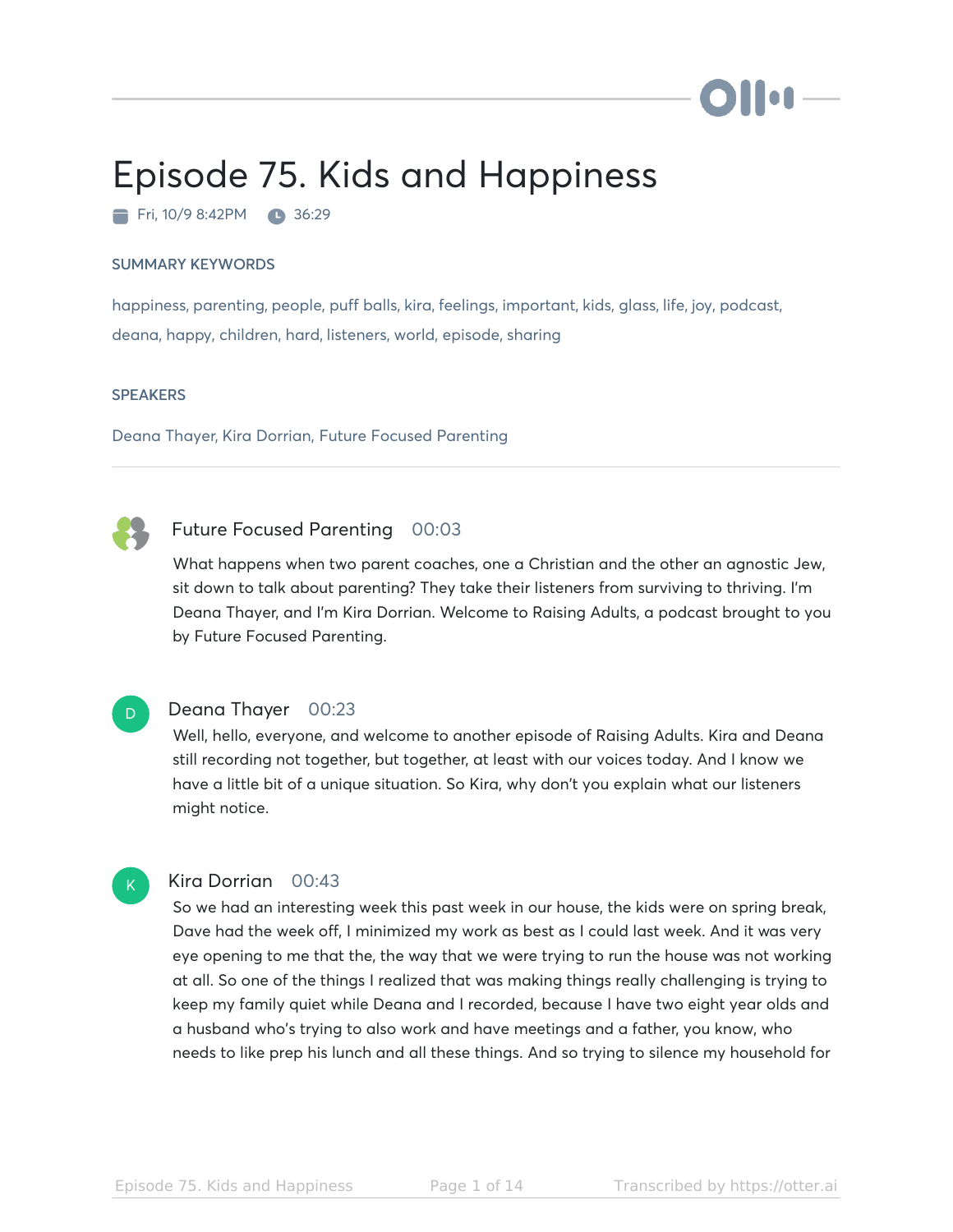45 minutes was really, really challenging. And so it was just causing so much tension in the house for them to have to be so quiet. So I talked to Deana and as always, she was amazing. And we just decided, you know what, it's okay for you guys to hear my house. Like I have kids who are making noise and a husband who's at work and a very, very quality microphone that is possibly going to pick up all of that. So we just wanted you to know and we will be kind of making a shorter version of this announcement every episode. So that if anybody's brand new to the laundry room, or I guess we should start calling it like the bonus laundry room, Deana?

Deana Thayer 01:58 That could work.

#### Kira Dorrian 01:59

So if you're new to the bonus laundry room, and that people will understand why they might be hearing that noise because we realized that you know, some people might listen to these episodes years after Coronavirus is gone by. So we just wanted to put that out there. So you just may hear my littles, you might hear them, you might hear my husband on the phone, it'll be soft and subtle. But I've just kind of always had a personal thing about when I listen to a podcast and I can hear household noise or they don't cut a sneeze or they're talking to their cat, like that just drives me bonkers on podcasts. And so we've, Deana and I have been very sensitive to not wanting to create that environment. But we just realized that, like the mental health of my family is, is more important right now. So we're making that small change. So just FYI, listeners.

#### D

D

 $\mathsf{K}_{\scriptscriptstyle{+}}$ 

#### Deana Thayer 02:45

Yes, these are not normal times. So the things that we would normally strive for, one of which is super great sound quality, might just not be there. And I don't have the incredible microphone that's in the laundry room. So my household is going about life around me, but you probably won't hear. I guess there's maybe, maybe that small positive. But yeah, it's important to know, this just looks different. And if you're new to Raising Adults, and you're excited to hear great sound quality, we're excited to bring it back to you again as soon as we can. One day. We're doing our best. So the good news, after the maybe not great news of sound quality. The good news is Kira and I are finally talking about a topic we have tossed around literally for over an entire calendar year because we both were excited to talk about it. But then other things would come up or we would get a listener question that really drove a topic choice or just life happened and it really kind of... and we love that that we can allow the podcast to be somewhat dictated by, you know, what,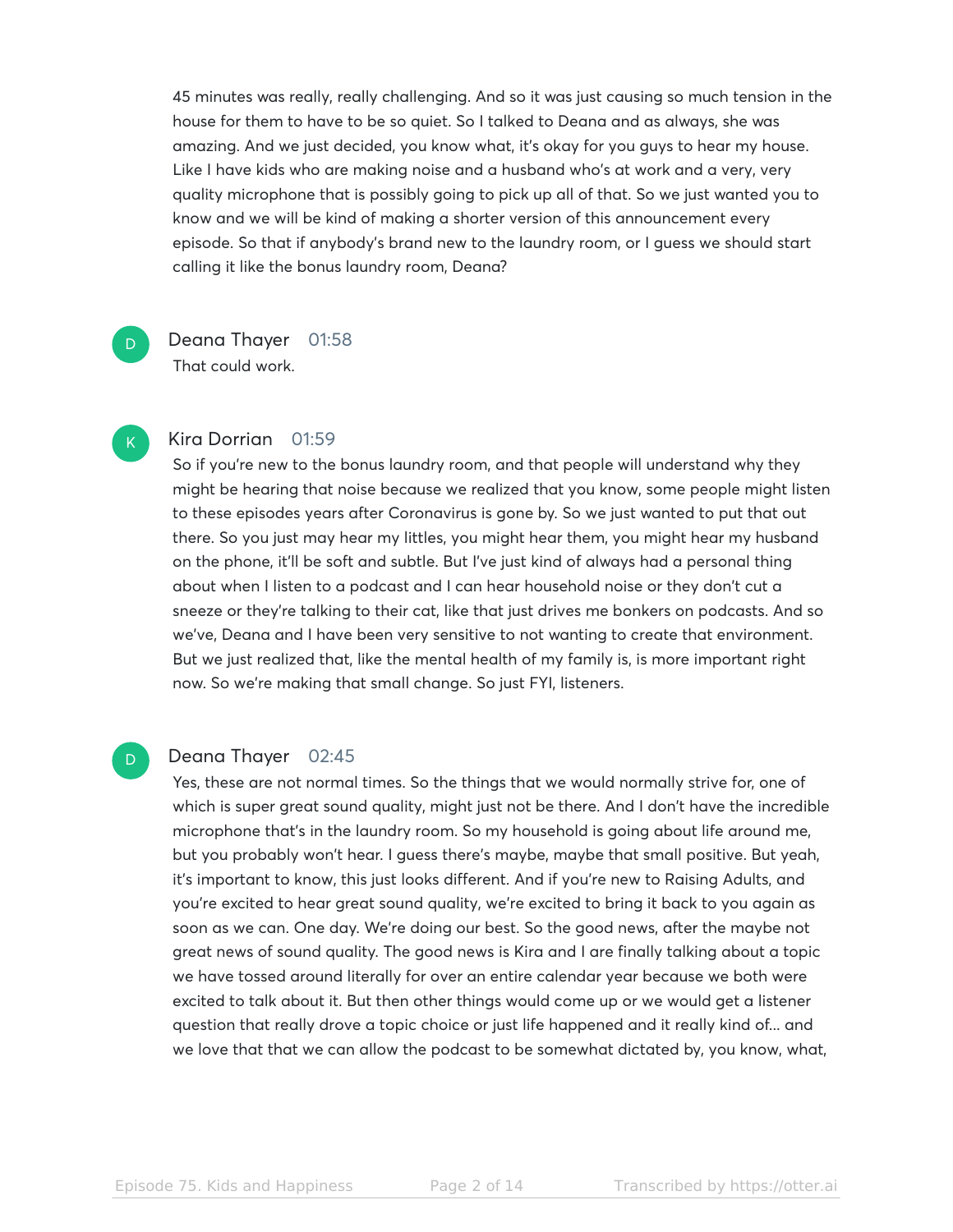what happens in the real world and what comes up for us as parents and what you all are wondering about. But we finally get to talk about this today. So I'm looking forward to it. And what we're going to talk about is happiness, and for Kira, it's actually really part and parcel of your overarching why and I know you'll get to talk about that in a second. And for me, it's not even really something I'm aiming at when I parent, so I think this will be interesting, although I secretly suspect that a lot of how we approach this will be very similar and that may be more of a semantics difference. But still nonetheless I'm looking forward to finally getting to tackle happiness. It's been a while.

#### Kira Dorrian 04:32

 $\mathsf{K}_{\scriptscriptstyle{+}}$ 

D

I feel like we're like grasping at straws for differences now it's like oh, maybe we'll, we'll find a way to be different on this one. It's so funny, especially given like, you know, fundamentally we are so different. We're very similar in personality type I think but um, you know, view of the world is, is quite different and more often than not, we agree, it's wild. It's absolutely wild. I think that's so fascinating how two people can approach the world so differently, but then in how that manifests in their actual life can look so similar. And I think we're just a testament of that. But also how great because all of you out there have friends, neighbors, family members who probably think quite differently than you. And I think Kira and I are proof that there's probably some common ground in there somewhere. Yeah, I think so.

#### Deana Thayer 05:25

Which can be great. And we, we are, the other fun, and this is a way we actually are different, is that Kira is more digital than I am. And so when we talk about different podcast ideas, she's like jotting them down in her Notes app. And I'm literally writing things down. So before we got onto record today, I've told her how excited I am because I've been carrying around this index card with the things I want to say about happiness for like a year and a half. The thing is, like tattered and flimsy, it's not even cardstock anymore. So I'm pretty excited that I get to recycle it.

#### $\mathsf{K}_{\scriptscriptstyle{+}}$

#### Kira Dorrian 05:58

I was just gonna say you must be stoked that you get to throw that away, because I know you don't like excess stuff. So that's awesome.



#### Deana Thayer 06:05

I am not a hanger-on-er, that's for sure, like the opposite of a hoarder. So today, we are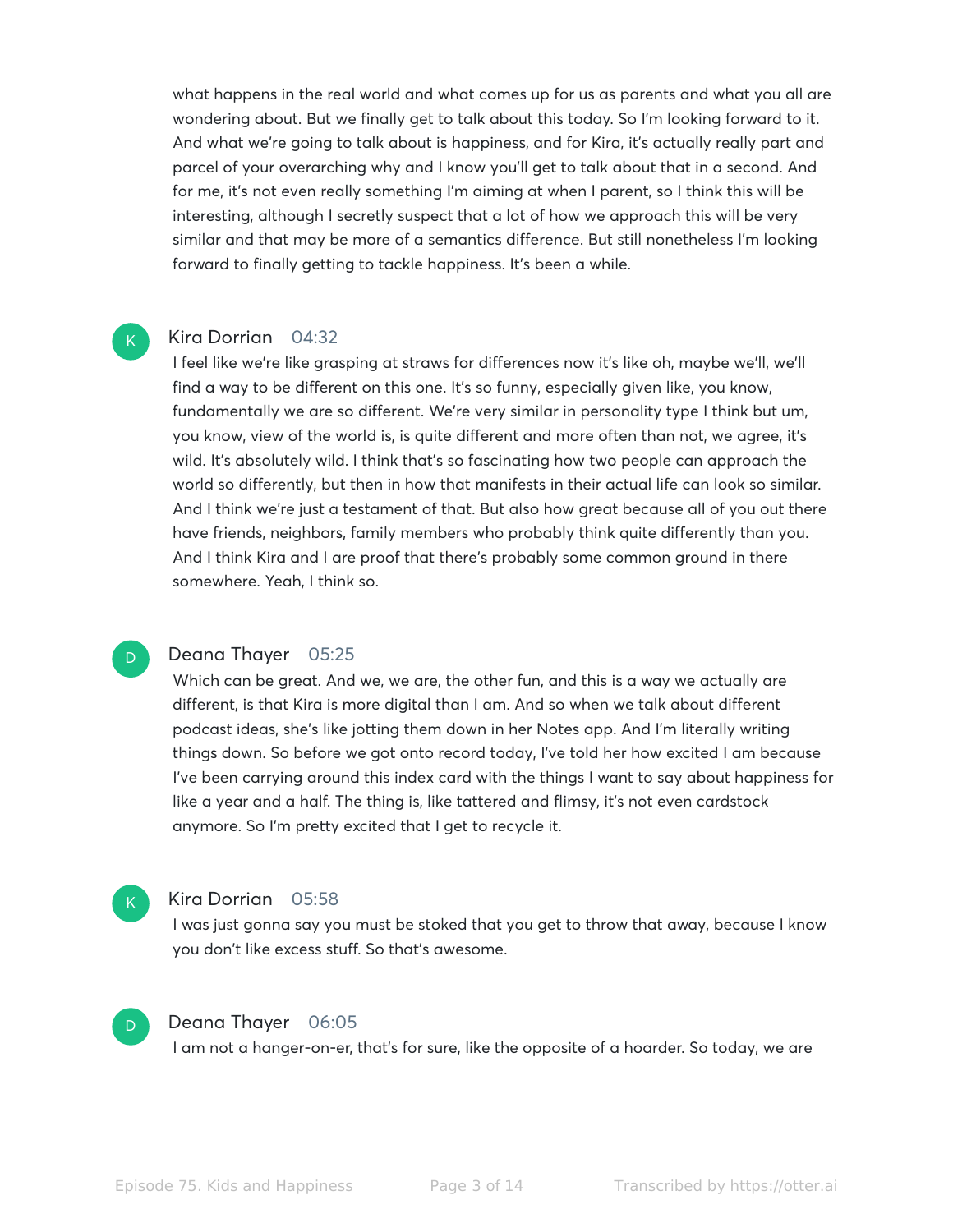not necessarily starting with our why we're gonna just make sure that we're speaking the same language first, and do a little bit of definition, explaining either why we were aiming toward this and what we think it means or why we weren't because as we've shared, we're working to make meaning together. And that happens between Kira and I, but also between Kira and I and you, our listeners. So that's a really important piece. So I'll tell you my initial thoughts on this, and, and I think it will just lead, hopefully lend itself into a conversation. And Kira, I still suspect we might not be as far off as I thought we might be. So essentially, for me, happiness is, it's this emotional, like I feel good, something great happened. And I think of it in two ways, number one, that it's circumstantial. And number two, that it's fleeting. So the reason, and this is partly getting at my why, or maybe my not why, why I didn't aim for this, and why I aim for healthy, not happy. Happiness is not a goal of parenting for me, because I don't see it as sustainable. I think happiness comes dependent on circumstance. And then it can leave just as easily when circumstances are challenging or frustrating. And so I didn't love it for those two reasons. One, it's feelings based. And I'm not really big on trusting my, trusting feelings. I'm more a rational decision maker. I think feelings are really important. I don't know that I trust them in terms of decision making, and all of that as much. And I don't put a lot of weight in things that aren't lasting, I really look at hey, is this temporal? Or is it something that we can cultivate that would be lasting? So I was aiming at those different things that aren't, that are independent of circumstance and are sustainable, which would be the opposite of happiness, which to me seems dependent on circumstance and not sustainable. So that's my little, just little jumping off point.

#### Kira Dorrian 08:18

 $\mathsf{K}_{\scriptscriptstyle{+}}$ 

That's so interesting, because I think, I think we got two things going on. I think that there's a little bit of a vocabulary issue where maybe we agree more than we think. But then I think there's actually like a fundamental difference here. So that's kind of cool. Okay. So for me, happiness is about experiencing, I guess, contentment is maybe the better word, but like the the feeling of, I'm happy with my life, I'm content, I have enough, grateful for what I have. I'm not constantly seeking more, I don't pay more attention to the negative than the positive. And I think that it comes from a friend of mine in college. I remember, we had a huge debate because he was like, you realize that emotions are a choice, right? Like you can choose to be happy. And I was like, that's ridiculous. What do you, I can't help my feelings, and like, we had this massive debate. But as I grew into adulthood, and I kind of discovered sounds so cheesy, I hate even having these words come out of my mouth. But like, I discovered living a life of gratitude. I really did realize that I actually can affect my feelings, simply by shifting out of looking at what I lack and shifting into looking at what I have. It doesn't mitigate all my feelings and it doesn't mean that I'm ignoring the stuff that's hard. But I have found that, that grateful living really does just bring up a joyful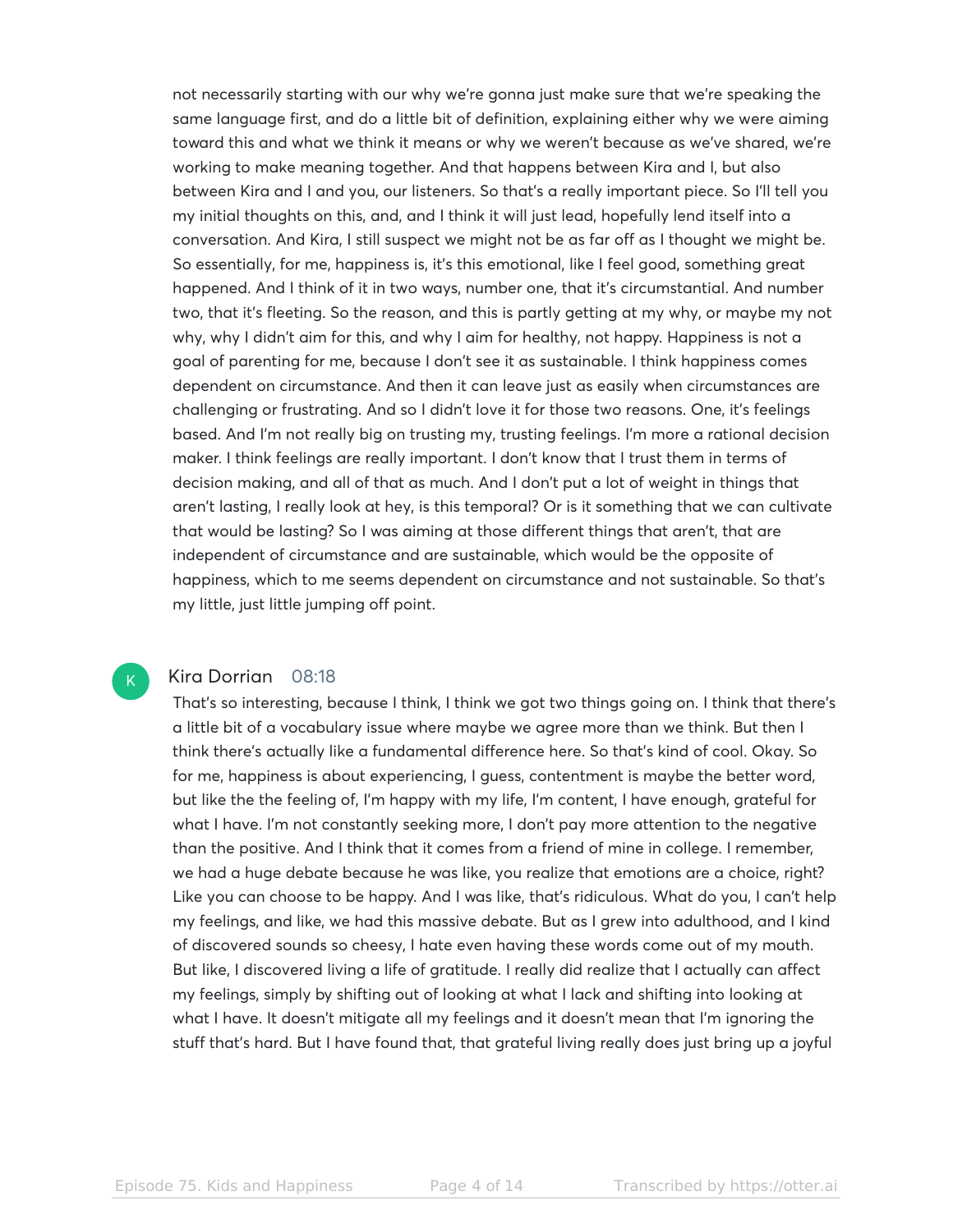feeling in my heart and helps me move through the hard stuff more easily. And so I think that's what I mean by happiness is I guess, I guess I almost define happiness by the opposite of the way that most people I think live their lives, which is they just notice the bad, they move through their lives, like noticing what they don't have, or the hard things that happened to them. And the moments that are beautiful pass them by and they're not actually stopping to notice them. So to me that's, living in happiness doesn't mean you're happy all the time. Because I agree with you. I think emotions are fleeting. But I think we have a lot more control over them than we think. And I also think that we could live in happiness a lot more if we took the time to notice when we were happy. But I guess this is okay, I'm actually going to make a point now, I swear. And that is that, I think that most people don't notice when they're happy. And that's what I wanted for my kids. I wanted them to notice it, to not have it pass them by, to go, I'm out in the sunshine, and I feel a happy heart. I'm happy right now. And to not miss that. Because they don't yet have the job they want or enough money in the bank or, or whatever, that their happiness is not dependent on these other things. Because they're not noticing all the things that bring them that joyful feeling all day, every day. Does that make sense?

#### Deana Thayer 11:03

D.

Yes, it does. Because I actually had things on my note card about contentment. So I'm glad you brought that up. Because I think this phrase is similar to raising children, a phrase I don't love, is the pursuit of happiness. I think sometimes when we're always trying to be happy, we actually miss it. There's that Edith Wharton quote, that's like, if only we'd stop trying to be happy, we could have a pretty good time. And I think there's some, some truth to that, like people are running around chasing it all the time. And then miss it for the fact that they're chasing it. Or a great example of this is NYU, one of the most popular classes on campus is the Science of Happiness. And so I think people are always wanting to know, like, what's the secret? And the secret is that there's not a secret. Like, there's, there's so much about being content with what you have living, and not, and not snubbing that, there's another quote. I'll look it up so I can give the guy proper credit but about snubbing contentment as we look for happiness. Let me look here because I, it's a good one. Oh, Doug Larson, the world is full of people looking for spectacular happiness while they snub contentment. So I'm actually really glad you brought that to bear because that's an important piece of this for me is that, instead of this craving, or this pursuit, that's the word we use a lot, the pursuit of happiness, I can actually enjoy what I do have. And I think that breeds the more long term version of happiness that is independent of circumstance and is sustainable, which to me, I would call joy. So this is, this is the key for me. So once again, I'm like Kira, you said it. Oh, my goodness.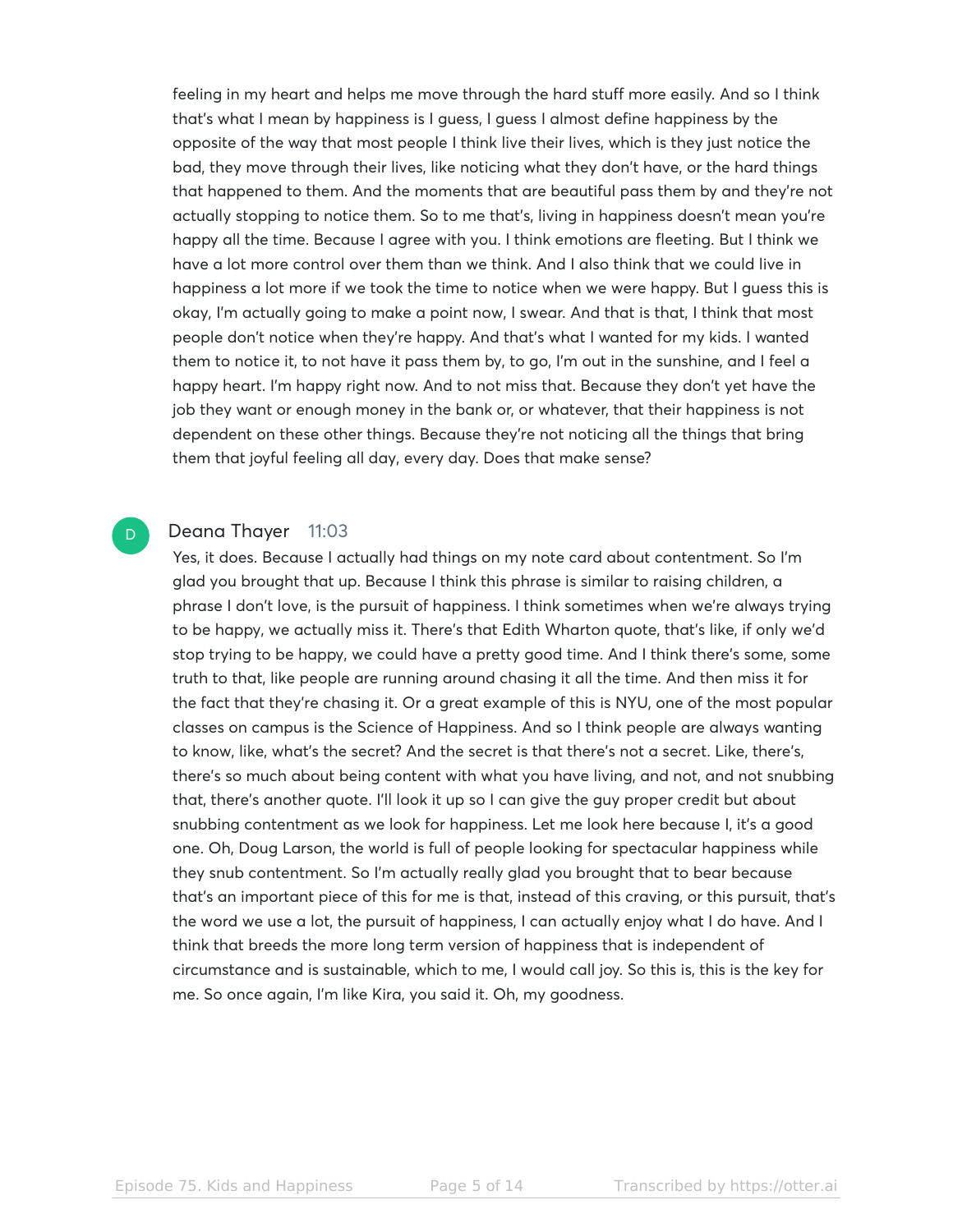#### Kira Dorrian 12:40

 $\mathsf{K}_{\scriptscriptstyle{+}}$ 

D

 $\mathbf{K}$ 

Well, it's funny because I, I don't know that, I don't know that it's contentment. In my, in my heart when I, when I'm noticing those small things, it is happiness or joy, which I guess is what you're saying is that one can be joyful? I don't know. It's a bizarre word combo pack of like, happiness, joy, like, what's the difference between the two? But I do think we're saying the same thing. The one thing I would say that stuck out that I'm not, and I think this is just a personality thing, but I do think feelings can be leaders in our lives, and oftentimes trusting our feelings and trusting our instincts, and, and all of that will actually help us make the better decision, even if it's not the most logical or rational decision, like letting our hearts lead the way and letting our emotions lead is something I do. And so that doesn't, for me, that's not something that I want to steer my kids away from. But I can understand how, you know, that's a personality thing that's different. But yeah, so I guess we're saying the same thing that like, we don't want to be seeking out happiness out there, and not paying attention to the joy or contentment or, you know, whatever word we want to use for it, right now. Like, conceptually, you and I are saying the same thing?

#### Deana Thayer 13:53

Yes. I think that's exactly it. And probably the only key difference is that feelings being a leader versus the more rational side. And I do, I think that's a personality thing. And I think probably you out there listening as parents, you'll know where you kind of fall on that. And I do think there's got to be a balance because we can't so follow our heart that we don't bring our reason with us. And you can't be so analytical and rational that you, that you start to ignore your gut because that can really be dangerous, too. I've gotten myself into yucky situations because I wanted to push down a gut feeling. And so I think there has to be some balance, but I think it's quite normal for people to lean more toward one than the other. And so you out there who are parents just know that's very normal. People fall all across that continuum from rational, being a super thinker, to being a super feeler. But I would just encourage you to make sure the other one's at least along for the ride, right, because they are important, and they work in tandem quite beautifully. Yeah. So I guess okay, so can we pick a word because I think we're agreeing. So I mean, I'm fine with joy, does joy work for you? So let's call it joy. Totally fine.

#### Kira Dorrian 15:01

So how, you know, if you're leaning away from pursuing this idea of like happiness, which I understand what you're saying there, how did you teach your children to cultivate joy?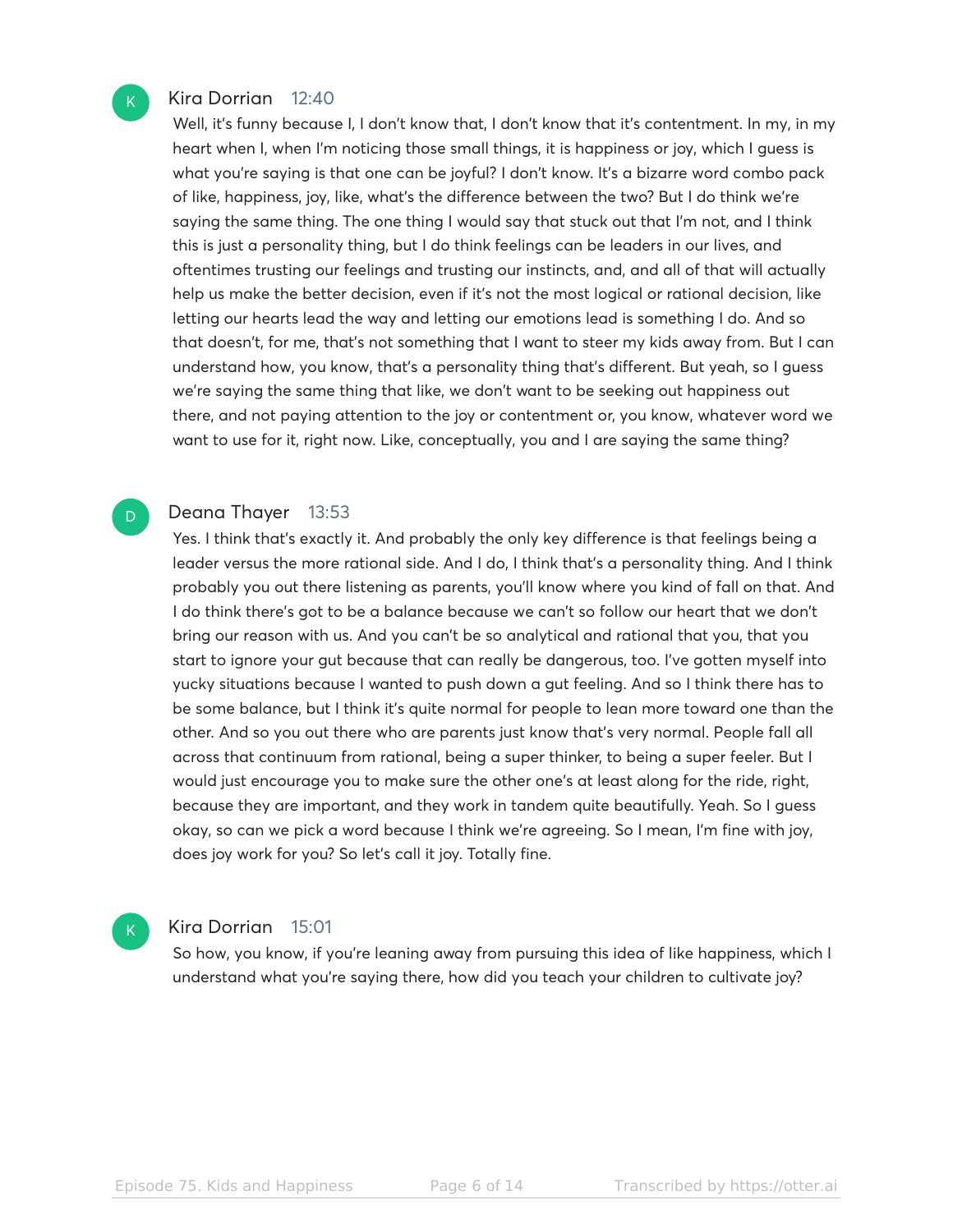#### Deana Thayer 15:13

Yeah, that's, it was, it's a tall order. And it is a work in progress. Let's say that. So a couple of things. One, and I, I have to say one of my children has taken to this and one has not, but one is about something you mentioned at the top of the episode, and that is gratitude, paying, paying attention to what's great, I think really helps. And it also helps us, when I'm thinking of joy as kind of this underlying foundation, I just want to give everyone the mental picture that I have, and then these little bumps as the happiness. So there's like little peaks, and then there's little valleys, and that's going to happen throughout life. And what I wanted to set my children up for was this undercurrent and foundation of I'm still okay, even when I'm in the valley up above. So I think looking for what you said about noticing is really important. I have one child who actually does like a gratitude journal, and really latched on to that and found it helpful. One, that's just not going to be their jam, and that's okay. But I do think paying attention to what's still okay, even if you're in a happiness dip, you can still be in a solid joy foundation. And I think that was a big thing for me. So that, for instance, even when something challenging is happening, like when my daughter was waitlisted from a college she was really interested in going to, she did a great job of, and again, this is something we'd walked together through for years. So she had practice, we talk all the time about just kind of flexing those muscles, you have to practice. But she totally felt the ouchie of that, because it feels like a rejection. And our kids are going to experience that at different points in their life. But then what I loved is then she was able to move through and find out what was good. And I think I can't get away today from having my faith paradigm play in because it definitely does. And I think there was also this element for her of being able to say, well, this must not be part of God's plan for me right now. And to be able to say that and also to say, look at these other great places that did accept me, to be able to find some good. And so I think the gratitude piece can't really be overstated, because it's also what enables us to move through an ouch. If we're, if we're just living for the circumstantial yay, then when the ouch comes, we aren't really coping with it. So I think, so I think gratitude is one piece of it. But another piece for me is about community. And what I mean by that is making sure there are people and support systems and communication in place to literally practice working through both the good and the hard that comes in our life. Because the other thing that I have found is the ability to be kind of mentally healthy, when happiness subsides, or when you're not on one of those peaks is pretty directly proportionate to how, how much we're doing that in isolation. And so, from an early age, of course, at first, just like we are our children's first teachers we're probably their first little community too. So this is parents, obviously, very early on. But then we want to work to make sure there's other adults, mentors, coaches, people in their lives. And then eventually, they're also going to hopefully have a really strong and positive peer group to talk through things with so that there's a way to process when we don't have a way to process the hard. I think it's so much more difficult to maintain any kind of contentment or joy, or whatever you want to

D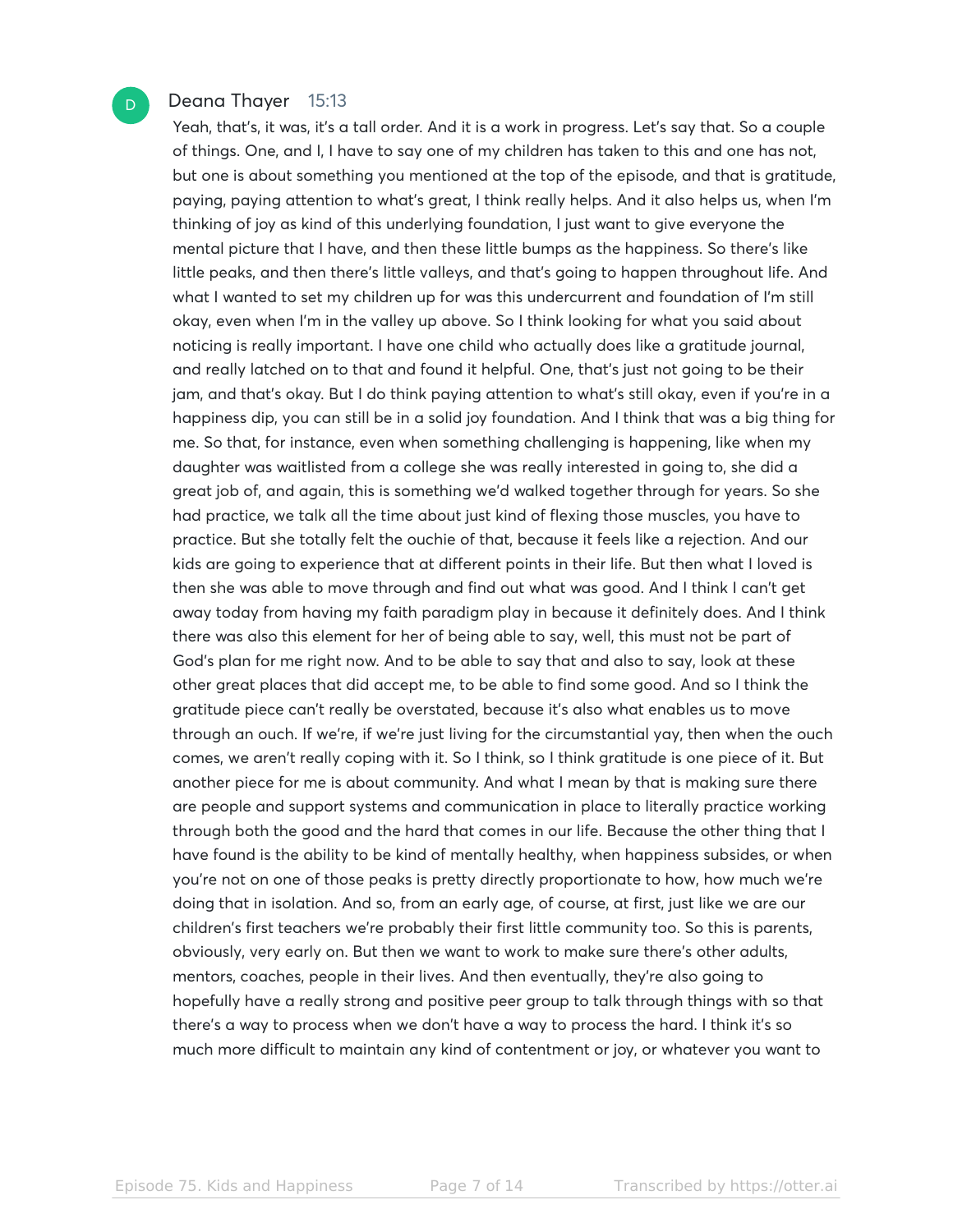call that underneath foundational part. Instead, you're just riding all these highs and lows kind of by yourself and going, what do I do? And now not only are you in the hard you're thinking, I must be the only one feeling this way, which makes it 10 times worse. And now I've talked a long time, but those are just two things right away. I think gratitude and having community to process things can help us find find that joy again, even if the happiness took a dip, if that makes sense.

#### Kira Dorrian 19:12

 $K$ 

D

K

Yeah, no, I love that, especially that community piece. I hadn't really thought about it in that way. And I, I like that. I need to chew on that. But I like, I really like that.

Deana Thayer 19:22 What about you?

#### Kira Dorrian 19:23

Well, you know, two things I think come to mind in how we do this with our kids. And, and I will say that and I think I'm sure Dave will be okay with me sharing this and I can't remember if I've already shared this on the show or not, but I don't think I have. We were in the car like I don't know, six months ago, nine months ago. And the concept of the glass half full, half empty came up. And, and my husband said well, you know, I think I'm just a glass half empty kind of guy. And I was like, oh, and, and he said, why? What are you? And I was like well, I'm a glass half full kind of gal. And then we asked our kids, and they actually responded, one was half full and one was half empty. And it was interesting because I suddenly saw that child and my husband through a different lens, like, oh, you're just kind of like, wired that way to see the half empty. And I struggle with that as a half full kind of gal. Because it's like, there's so much water in the glass, like, look at all the water in the glass. Um, so I mean, that was kind of, it was like a real epiphany for me around him and around my kids. And just, especially with that one child, like how important this life lesson is going to be, like, can we shift our focus to the water that's in the glass? But I think there were, there were two, two different ways that, that we've gone about this or that I've gone about this, because this is something that's particularly important to me. So one is, and I know I've shared this on the show before, but it bears sharing, again, the glass jar exercise, so I go into my kids' class every single year. I don't think I'm going to get to this year, which is sad. But every year I've gone in with a glass jar, and a bunch of puff balls. And I tell the story about a little girl named Sarah. And I kind of go through Sarah's day and I have blue puff balls, and I have yellow puff balls. And the first time I tell the story, and I'm talking about her day, it's the same story every time I tell it, but I only put yellow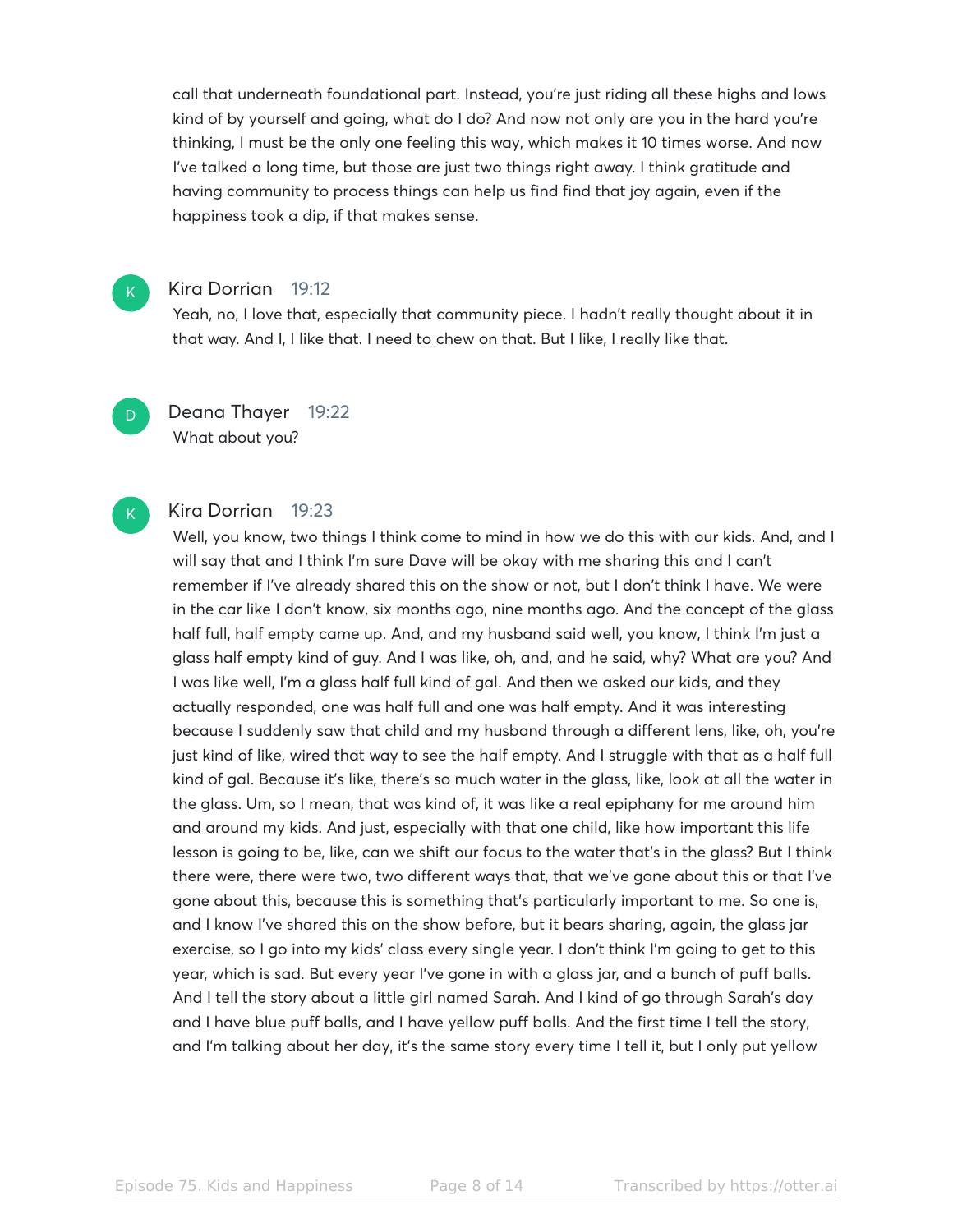puff balls in the jar, and the yellow puff balls happen every time something bad happens in her day. And so at the end of the story, I hold up the jar and it's filled with all these yellow puff balls. And I say what color's in the jar and the kids say yellow. And some of the kids who are glass half full kids raise their hands and say but you didn't put puffballs in for any of the happy stuff. I said, oh, that's so interesting. Let's try it again. And I tell this exact same story again. But this time I put in the yellow puff balls when something bad happens and I put the blue puff balls in when something happy happens or something you know that would, that would warm her heart, make her feel good. And these are little examples, her friend asks her to play at recess. Mom packed her favorite lunch, she did well on her test, you know not, not those massive things like you're talking about the, the little things right, that add up in our lives. And then I hold up the jar and I say what color's the jar and they say, well, it's blue, and it's yellow. I say yes. And that my friends, is the key to happiness, you have to have both in the jar. Because if you don't put the blue puffballs in, all you're ever going to see is a yellow jar. But if you put the blue in, it doesn't make it less yellow, the yellow is still there. But look, the yellow is surrounded by the blue puff balls. And so I explained to them and as I had with my kids, the secret is to know how to hold both of those things. And to not be surprised by either one. Your life is going to have joy, and your life is going to have hardship. You can't get through life without those things. And so learning how to not be surprised when things are hard. And how to also not be surprised when things are good, and how to let both of those things be in the jar. That's how we live a joyful life. So that exercise has been something that I do with the kids. And then of course, I'm in their classroom doing it. And that's the message that we send all the time. We're not trying to get those yellow ones out of the jar, because I think we talked about this on the gratitude episode, people think that living joyfully means that you're ignoring all the bad stuff. And that's not it. It's allowing the bad stuff to be there, but not making it that you don't also notice what's good. So that's the first thing. And then the second thing I think really comes back to that normalizing that you and I are so passionate about, Deana, like the more that we say, actually, this harder thing that you're going through is really normal, the easier it is to feel good about your life. Because it's not like oh my gosh, no one else in the world has ever had this hardship happen to them. It's like no, actually, this is kind of normal, and it stinks. And we have to write it out. You know, like your daughter, right? Like, no one's ever been the only person who's ever been wait listed. That's not what she said. Right? She was able to recognize that like, this is hard. But I've got other blue puff balls in here to lessen the blow. Right? And I so I think for us, it's been those two things. Those have been really huge. But the the key here, FFPs is that you're not dismissing the hard, we have to be okay with the hard. The hard doesn't make your life not joyful. The hard is just a part of really what can still be a joyful life if you notice, and you let it. Does that make sense?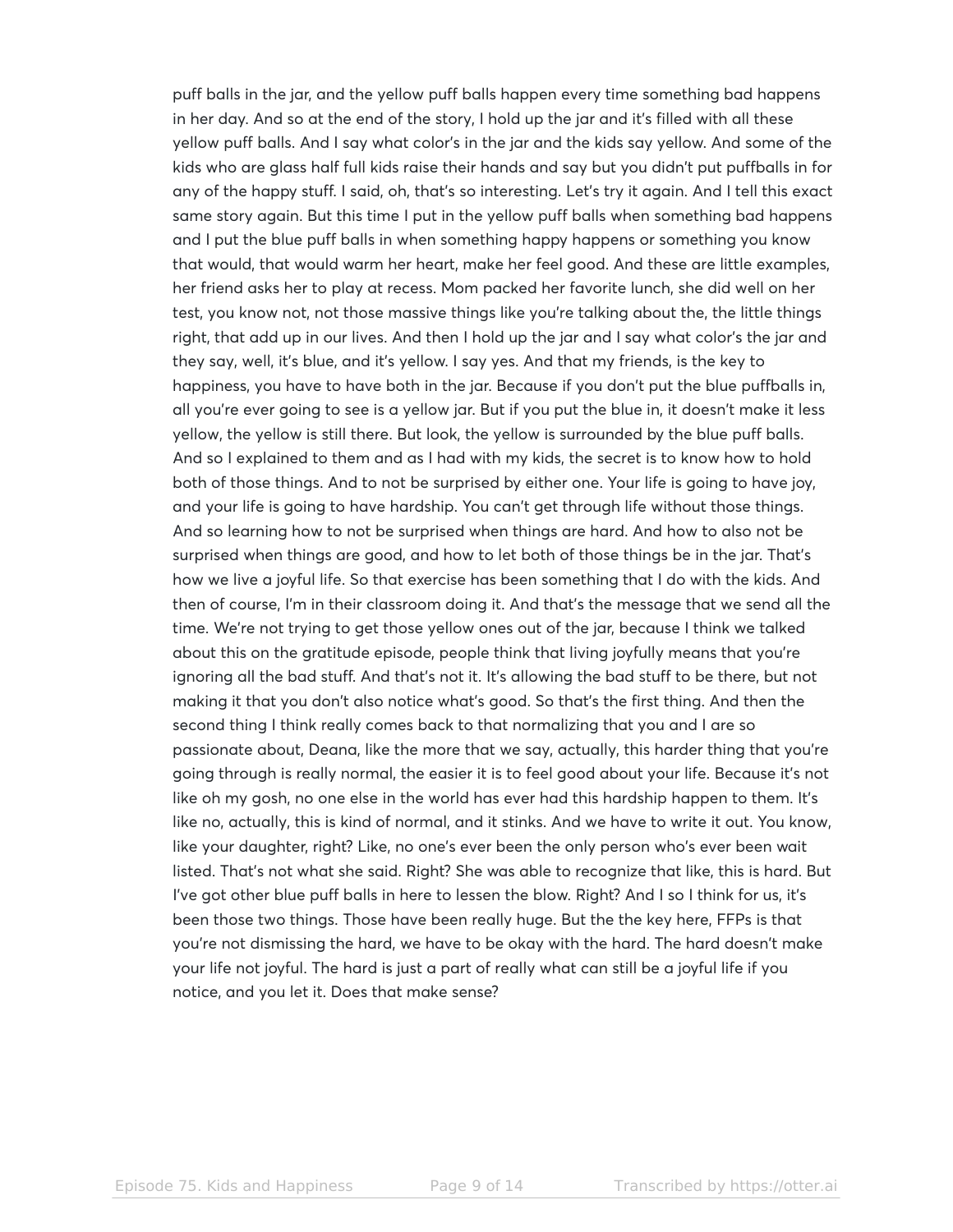#### Deana Thayer 24:32

D

Of course. And I actually think without the hard it doesn't highlight right, the good stuff as, as starkly. I think we actually can come to appreciate the good so much more after coming through some hard stuff. And it's kind of like after you've been sick, you have that extra appreciation for feeling healthy. Yes, like my throat feels so normal. I can swallow. You know, it's just, it's so true. And so without, if we just dismiss the, the difficulty and go all Pollyanna. I don't think that's a fair representation, either. And, and we can do a disservice. And what's so interesting, I love that you brought up the normalizing because I think that's essentially the function that a community can serve. And so helping your children work toward as they become young adults to have a good community around them, those are those are then the people, when it's not you anymore, those are the people going oh, yes, that happened to me, too, that stunk when I got waitlisted. And yeah, they're able to normalize and, and hear that from people who care about them, but that also can help them move through. And, and I have to comment on your glass half empty thing, because that also is such an important piece of this conversation. And that is because as a glass half empty person myself, and, and probably people who are glass half empty will resonate with this when people tell us we're pessimists. We're like, no, we're realists. We get real feisty about that. Because it's, it's not that we're just oh, negative Nelly, everything's the worst. It's actually for a lot of us the way we maintain joy. And let me unpack that. So what I mean by that is, then if the worst happens, or the thing that I've hedged my bets against occurs, I am not bummed and surprised. This, this is what helps us set our expectations. People who lean more positive, are already going to be like, that makes sense. You know, things are hard. If you're a glass half empty person, and you haven't done that work to prep yourself, then you're not only experiencing the hard, you're also like, what?? I wasn't expecting this, and that's even worse. And so when we can at least say yeah, that makes sense, I kind of thought it might go that way. For us, that helps us move through it in a healthy way. So please know here, again, FFPs, that if you're on one end or the other of that spectrum, also congratulations, you're totally normal. Everyone is going to be wired differently, we have to bring our different strengths to the table, if the world was all glass half empty, it'd be really rough. But guess what? It would if it was all glass half full people as well. We really need each other because we bring different strengths. And while, while we all have our different little defense mechanisms that we use to cope, being able to cope is actually overall, we need to view that as positive. If you bring coping strategies into your life, that's great. Just because you don't choose the same coping strategy as, as I do doesn't mean you're not being successful at this, you're absolutely succeeding.



#### Kira Dorrian 27:34

Well, and here's, here's the thing, though, and I mean, not all our listeners would know this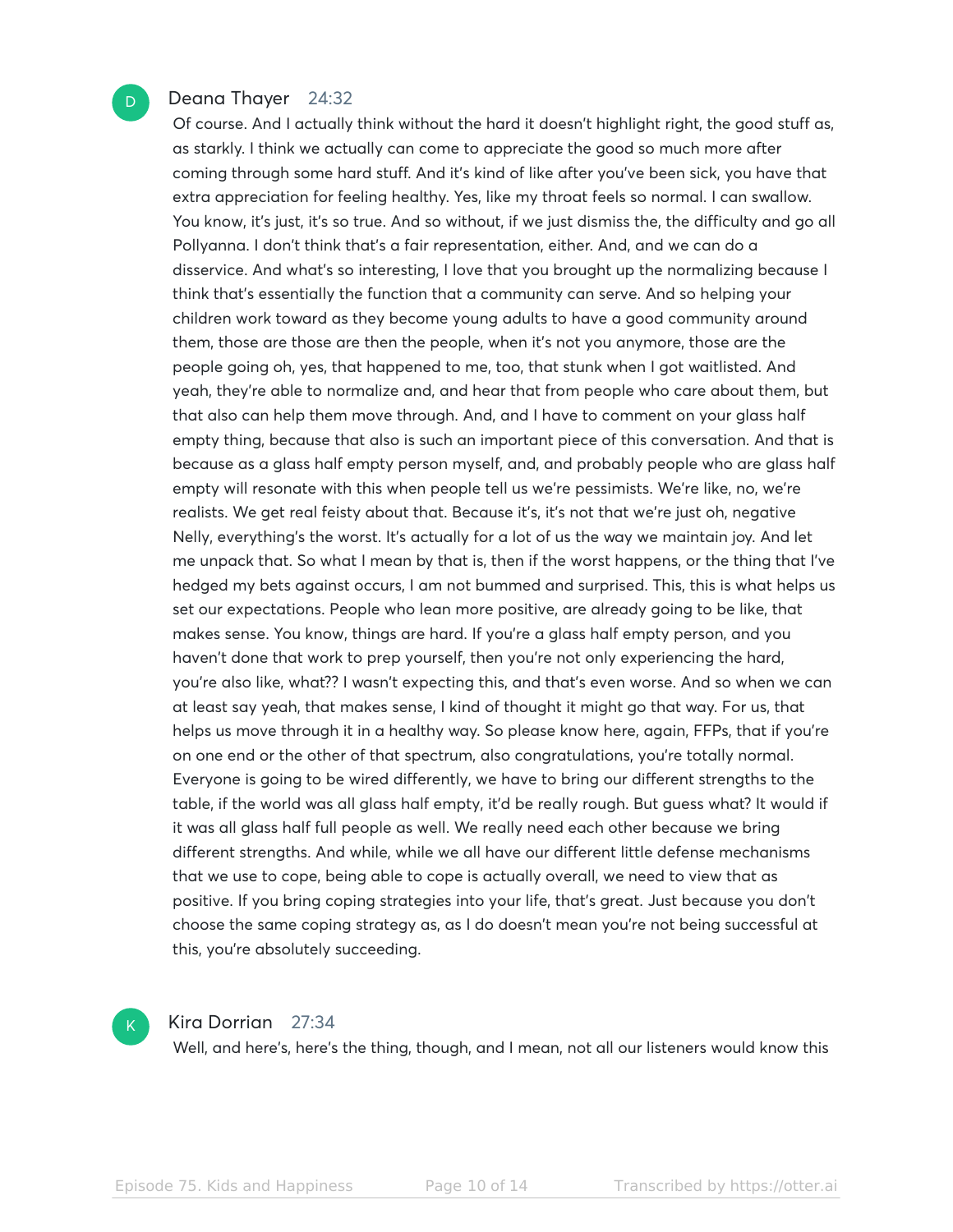about you. So I want to make sure that they do and that is that, whilst I completely can see how you're a glass half empty person, you constantly fill those blue puff balls, like fill your jar with those blue puff balls. So you're someone who is doing the work that's necessary to find that balance. And I think that's where it gets dangerous is we can't let our kids, our kids are who they are, like that revelation of like, I have a kid who's glass half empty, it was like, oh, that actually makes a ton of sense. And so I actually have different responsibilities with each of my kids. So for my kiddo whose glass half empty, my job is actually to teach this child how to put the blue puff balls in, how to recognize the happy how to stop and notice, like, hey, this moment's beautiful, let's lean into that. So that we have that to hold on to when there's a hard moment. But for my glass half full kid, I actually have to do the opposite. I have to commend them for noticing all the beautiful stuff. But then I also have to lean in and say you got to notice the hard, don't dismiss your hard, you have to process that it's okay to have things feel hard. And it's okay to lean into that too. And I think that's the key as parents is like figuring out their different roles for different kids, which is all of parenting, right? But in this particular topic, very, very different, what you need to be cultivating for each child, if you have kids that are wired differently.

#### Deana Thayer 29:03

D

That's, I mean spot on. Absolutely. And, and the things that you might need to point out or help them highlight are going to look different, because it could be easy to almost want to sweep the hard stuff under the rug if you're a naturally positive bent, or to go dark and morbid if you're naturally not. And that's the thing, too, is there's a, there's an element of not getting complacent. And so I think while you as parents, and as you encourage your children to understand how they're wired, there's beauty in that. But we also, I would say this is another reason that I work on this with, with my children is we also don't want to let our wiring become our excuse for complacency. Well, that's just how I am. And because there's room for growth, people, and this is, this is an area of that, especially for people who maybe do tend toward a little bit more negative outlook, there's room for growth. Let's find that joy. Or maybe there's room for growth for that really positive person that just wants to not even talk about it when something's challenging. And so to not let the wiring become an excuse is also something to watch for, especially as they get older. Because I think, then they're able to articulate well, that's just the way I am, so kind of, too bad, so sad. And, and we really watched for that in our home and didn't allow that as a cop out. And just like you said about me, you know me quite well. And while I tend this way, maybe a glass half empty person, I look for the ways to challenge myself and to grow and to say, all right, where's the good? And it still helps me prepare, if it doesn't go that way. So for me, that's, that's a safer option. It's more comfortable. But I don't want to get so comfortable, I'm resting on my laurels and then making excuses to not grow and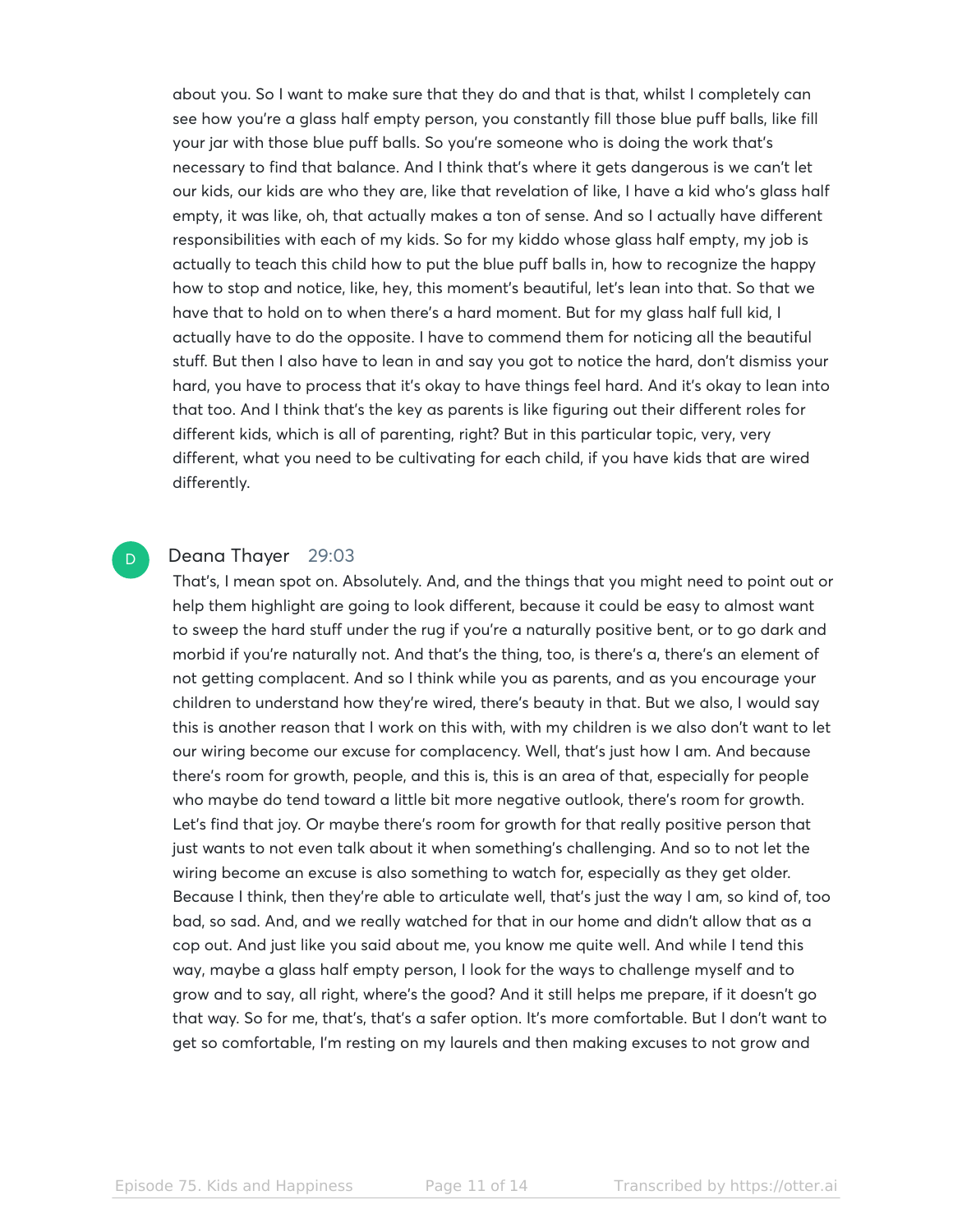change in a positive way. We want to continue moving forward. We're dynamic as people, we're not static.

#### Kira Dorrian 30:49

 $\mathsf{K}_{\scriptscriptstyle{+}}$ 

Well, and I think the other key piece, which you brought up and is 100% accurate is that element of surprise. So half empty glasses, that's what I'm calling you now, half empty glasses. They protect themselves with the kind of realism and the possible negative outcomes to prevent surprise. And I think glass have fullers need to also be recognizing that then when hard happens, it can't be surprising to them. And that's where we fall down, right is that if you're a glass half full person, and you're dismissing hard, like, oh, hard doesn't happen, hard is not going to happen. I'm not you know, blah, blah, blah, you're in for a shock. And that comes back to holding those two things. So whichever way you lean, let's, let's teach our children to not be shocked when the world is wonderful, or when the world is hard. Because guess what, you can't get through life without the world being wonderful. And the world, I mean, just look at our world. We've got people that are starving, children are dying, there's abusive, I mean, there's some gross, ugly stuff out there. And then there's like these amazing views with water and mountains and tropical paradises and kindness that people show each other and miraculous stories of recovery. That is the world. The world is both of those things and we are doing our kids a disservice if we aren't preparing them that none of that should be surprising to you. That is the world we live in. So how do you hold both of those things and live joyfully within that?

#### Deana Thayer 32:18

Absolutely. This is another perfect example of both/and rather than either/or apparently.

## $\mathsf{K}_{\scriptscriptstyle{+}}$

D.

Kira Dorrian 32:25

Yes, I love it. All right, we both have quotes today.



#### Deana Thayer 32:28

Yes, we have two quotes. Since we came at this from slightly different directions we decided we'd both share a quote today and you'll probably hear our just different slightly different takes coming out in those, so super fun. So Kira quote us, quote us.



#### Kira Dorrian 32:41

Okay this is a quote by Seneca. True happiness is to enjoy the present without anxious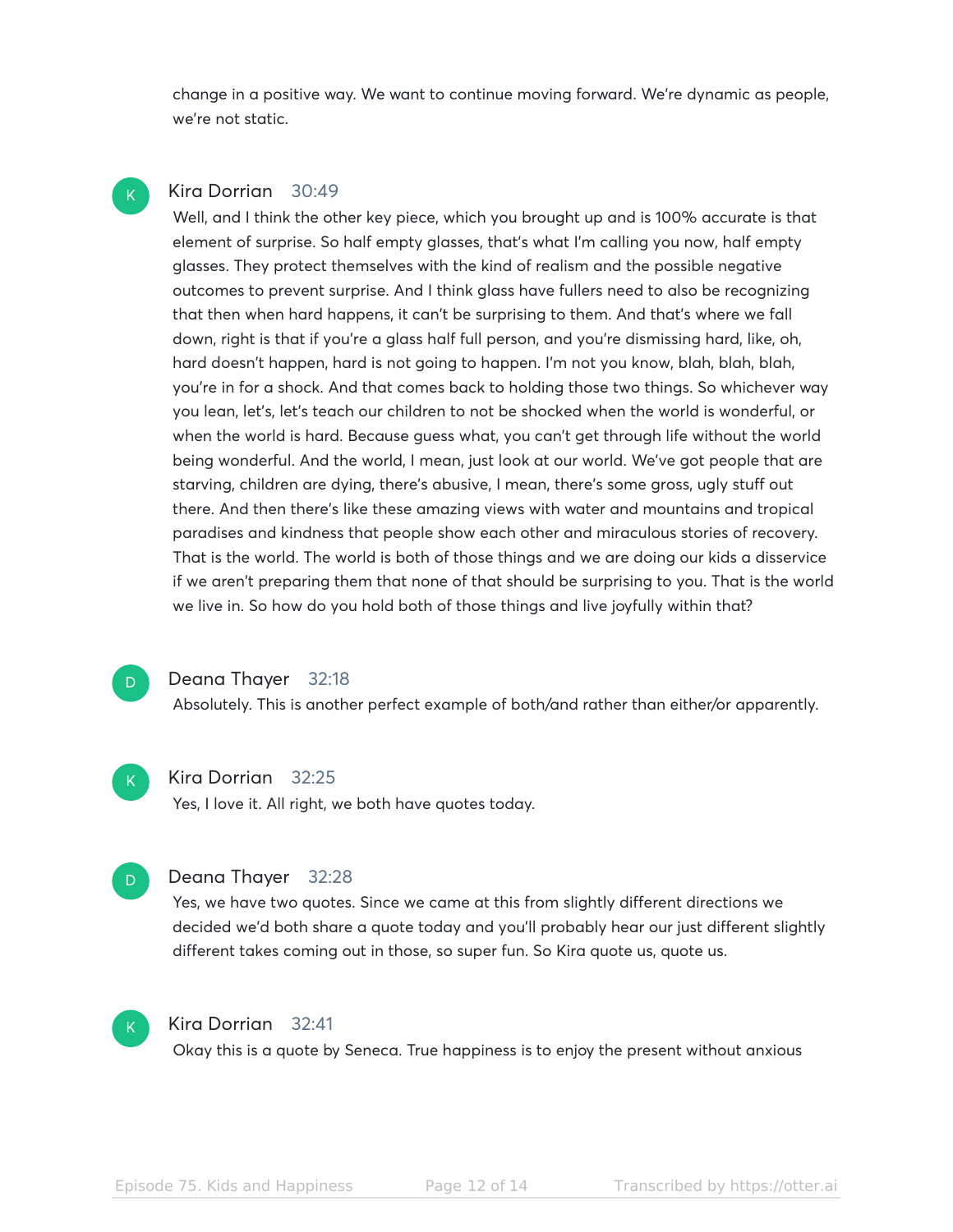dependence upon the future; not to amuse ourselves with either hopes or fears but to rest satisfied with what we have which is sufficient, for he that is so, wants nothing. And I just want to add while I like that a lot, I think it's okay to want and hope, but not in the absence of noticing what one already has. Yeah, by Kira Dorrian.

#### Deana Thayer 33:09

Not to the exclusion of all else. Kira Dorrian. We're actually okay with pursuing happiness but not to the exclusion of all else. Thank you. Okay, so the quote I have today is by William Saroyan. The greatest happiness you can have is knowing that you do not necessarily require happiness.

#### Kira Dorrian 33:31

And I do want to add, though, because we chose this topic when we did right, you and I both went, oh, this is the time to get this episode. Because at the time of this recording, because who knows when people are gonna listen to this episode, we are in the thick of COVID. And the COVID crisis, we're all shut up in our homes, life is pretty hard right now. And so it really is important in the midst of this really challenging time that for those of us that have enough to eat, have shelter, have jobs, have a loving home, this is a really important time to be teaching our kids the tools to living, you know, let's use the word joyfully. This is it. Because they are being challenged, we are being challenged to keep that undercurrent, that foundation of joy there. And so it's not to pressure anyone but more just to say this is a great opportunity to start flexing those muscles to pull out a glass jar and help your kids put both puff balls in. So when they're frustrated that they can't go to their you know, favorite activity, put a yellow puffball in there and then see if you can help them find a blue one too. You know?

#### Deana Thayer 34:38

Absolutely. So important. Well FFPs, thanks for continuing to be with us. It is a little bit of a wild time but we're so glad that here in the bonus laundry room, we can still bring you content and be just hopefully a familiar voice and a great resource for some parenting strategies when you guys are parenting hard. Because this is some serious parenting right now, that is for sure. We want to of course remind you, feel free at any time to subscribe to our podcast. We love our subscribers, and that way you never miss an episode. So please do subscribe, we're on all major platforms. And you can also find us on social media. We're on both Instagram and Facebook, our handle is @FutureFocusedParenting. We love our followers and just appreciate your interaction with us on social media. And as we've said before, you are our best marketing team. So tell your friends. If you like what you're

D.

 $\mathsf{K}_{\scriptscriptstyle{+}}$